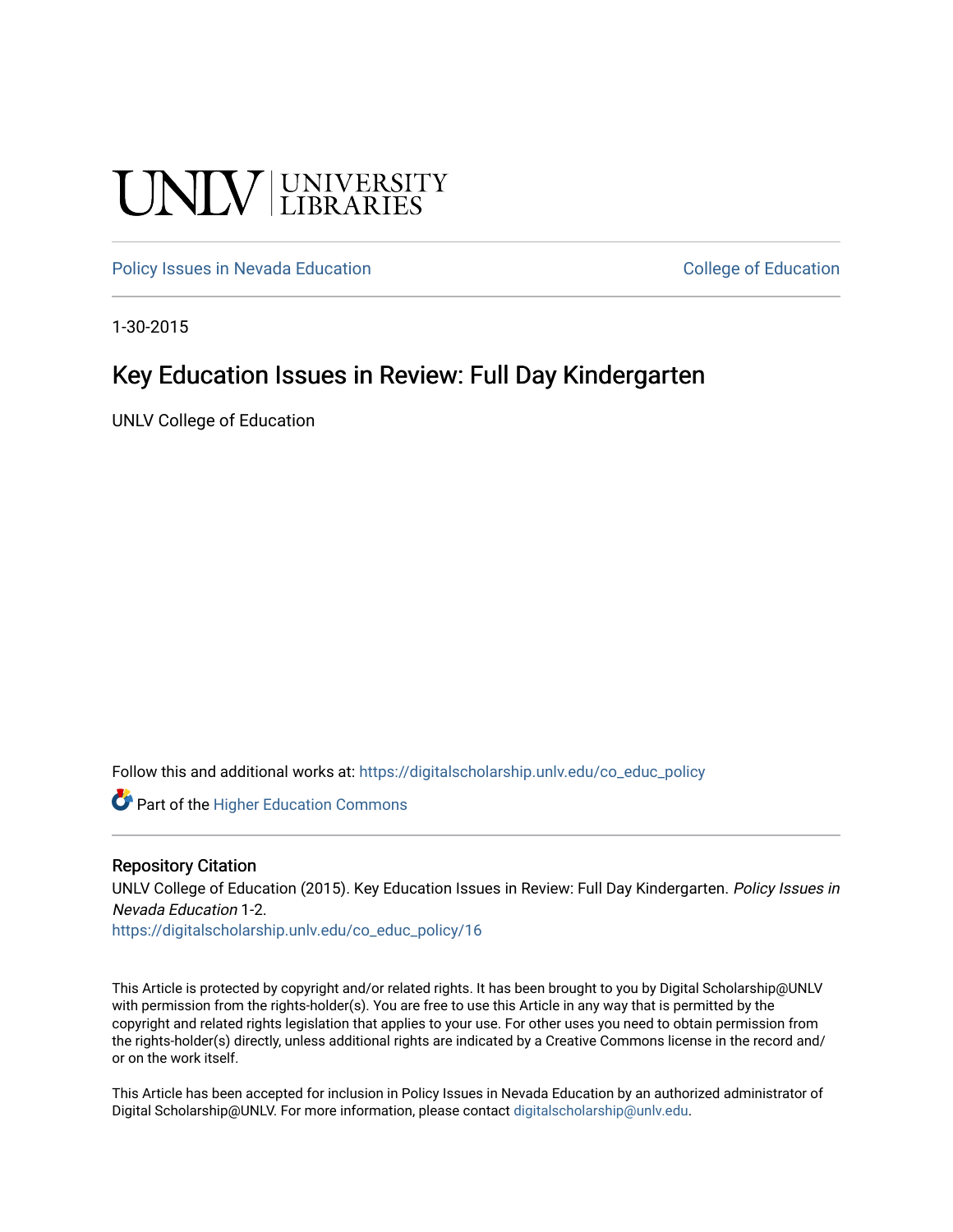## **Key Education Issues in Review: Full Day Kindergarten**

#### **Introduction**

Full-day kindergarten (FDK) is a public school experience that occurs the year before a child enters first grade, in which students attend school for 6 hours per day, 36 hours per week, and 1008 hours annually. A quality FDK experience is characterized by a welcoming, developmentally appropriate, safe, healthy, and nurturing learning environment taught by teachers with licenses in early childhood/early childhood special education who possess strong teacher-child interaction skills. Quality full-day programs include:

- Highly-qualified teacher educators challenging all children and differentiating instruction.
- A play- and academically-based curriculum that includes a mixture of large group, center-based, individual, and small group instruction.
- Children utilizing technology (and assistive technology as needed).
- Learner outcomes that are documented on a regular basis (e.g., daily, weekly, monthly, annually) and utilized to develop goals, write lesson plans, and implement program improvement measures.

#### **Nevada's Facts and Statistics**

- Kindergarten is not mandatory; children are not required to attend school until they reach the age of 7 and can skip kindergarten as long as they are able to pass a developmental screening test.
- At the start of the 2014-15 school year, there were a total of 488 FDK classrooms in Nevada (NDE, September 2014).
- Less than 40% of Nevada's children attending kindergarten are attending full-day kindergarten.

• Of the 69 elementary schools in southern Nevada that offered full-day kindergarten during the 2013-2014 school year, 53 were tuition based.

#### **U.S. Facts and Statistics**

- FDK numbers have increased from 28% of all kindergarteners in 1977 to 76% of all kindergarteners in 2012 (Child Trends, 2012).
- FDK is beneficial for all children, particularly those who are at-risk for school failure and for English language learners.
- Quality early childhood programs provide a 3 to 1 or higher return on educational investment: \$3 for every \$1 invested (NEA, 2006).
- States have reported cost savings in both child care subsidies and transportation due to full-day kindergarten.
- Currently 13 states and the District of Columbia provide publicly funded mandatory FDK for all students (Children's Defense Fund, 2013; Workman, 2013).
- The variability in kindergarten programming leads to unequal access to FDK programs.

#### **Nevada's Recent Actions to Date**

- Nevada currently allows for tuition based enrollment in Full-day Kindergarten.
- Class-size reduction measures were passed by the Nevada Legislature in 2013, however schools are allowed to apply for exemptions to these requirements.
- Full-day kindergarten and kindergarten assessments were made an initiative of Nevada P-3 in 2014.